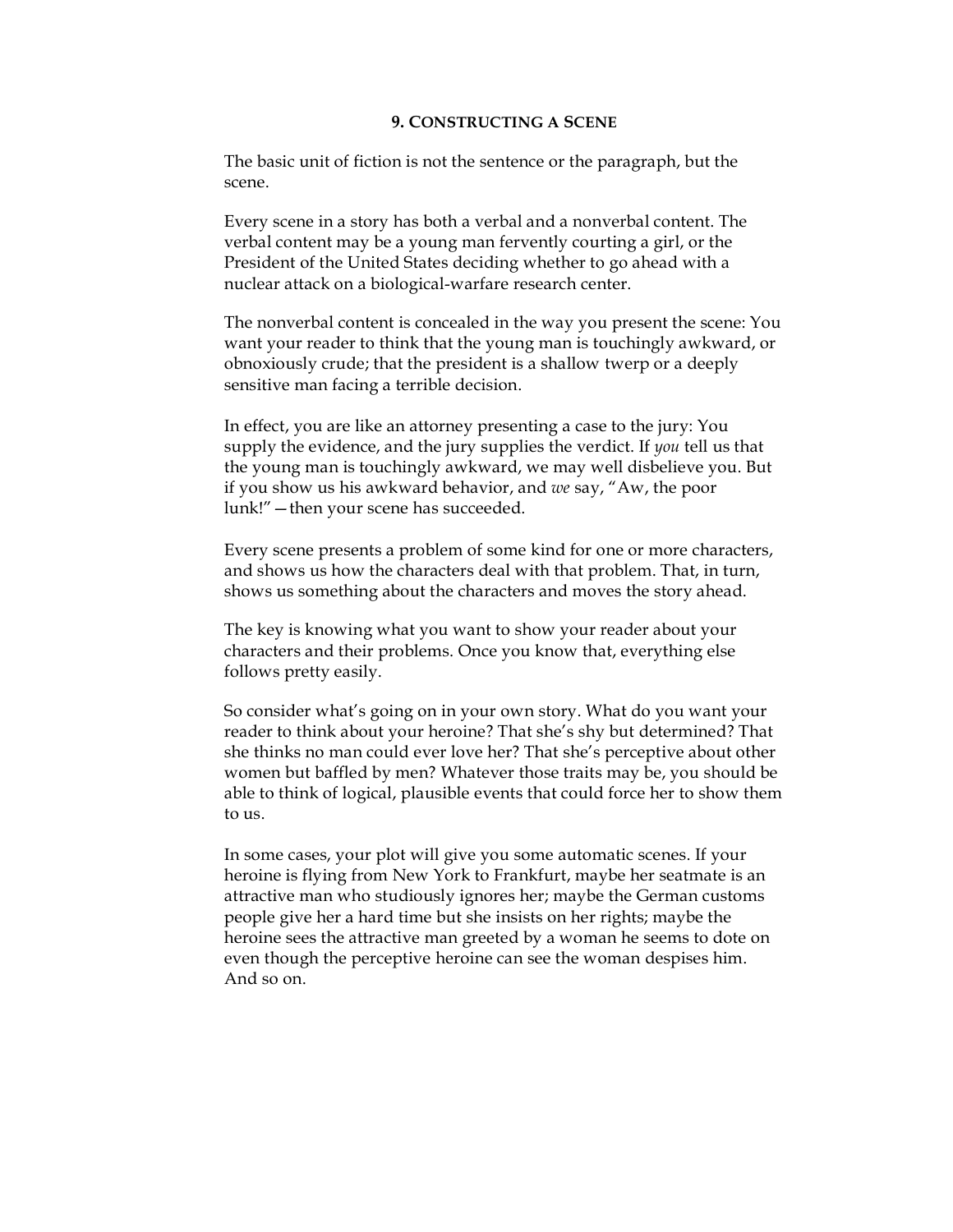How long should a scene be? Long enough to make its point. A scene may run to just a sentence or two, or it may take up 20 pages. When it ends, we should know more about the characters involved, and their problems should have increased. This doesn't mean endlessly increasing gloom, but it means that even a success only clears the way for a more stressful scene to come. The hero may disarm the terrorist bomb in the daycare center, but the resulting publicity will make him a marked man; now the terrorists will try to kill him or his loved ones.

How many characters should take part in a scene? As few as possible. Even a debate in Congress isn't going to involve every last representative.

Here's a tip in this connection: If your plot demands a fairly large cast for example, your hero is the commanding officer of an infantry platoon, or the headmistress of a girls' school—don't introduce a whole mob of characters at once. Bring in your protagonist first, in a scene that demonstrates the character's key traits (courage, leadership, self-hatred, whatever).

Then bring in each of the supporting characters in a scene that lets them display their key traits as well, while deepening our understanding of the protagonist.

This way we build up interest in the story by building up interest in the varied and complex characters. Tolkien does it in *The Lord of the Rings*; Kurosawa does it in *Seven Samurai*.